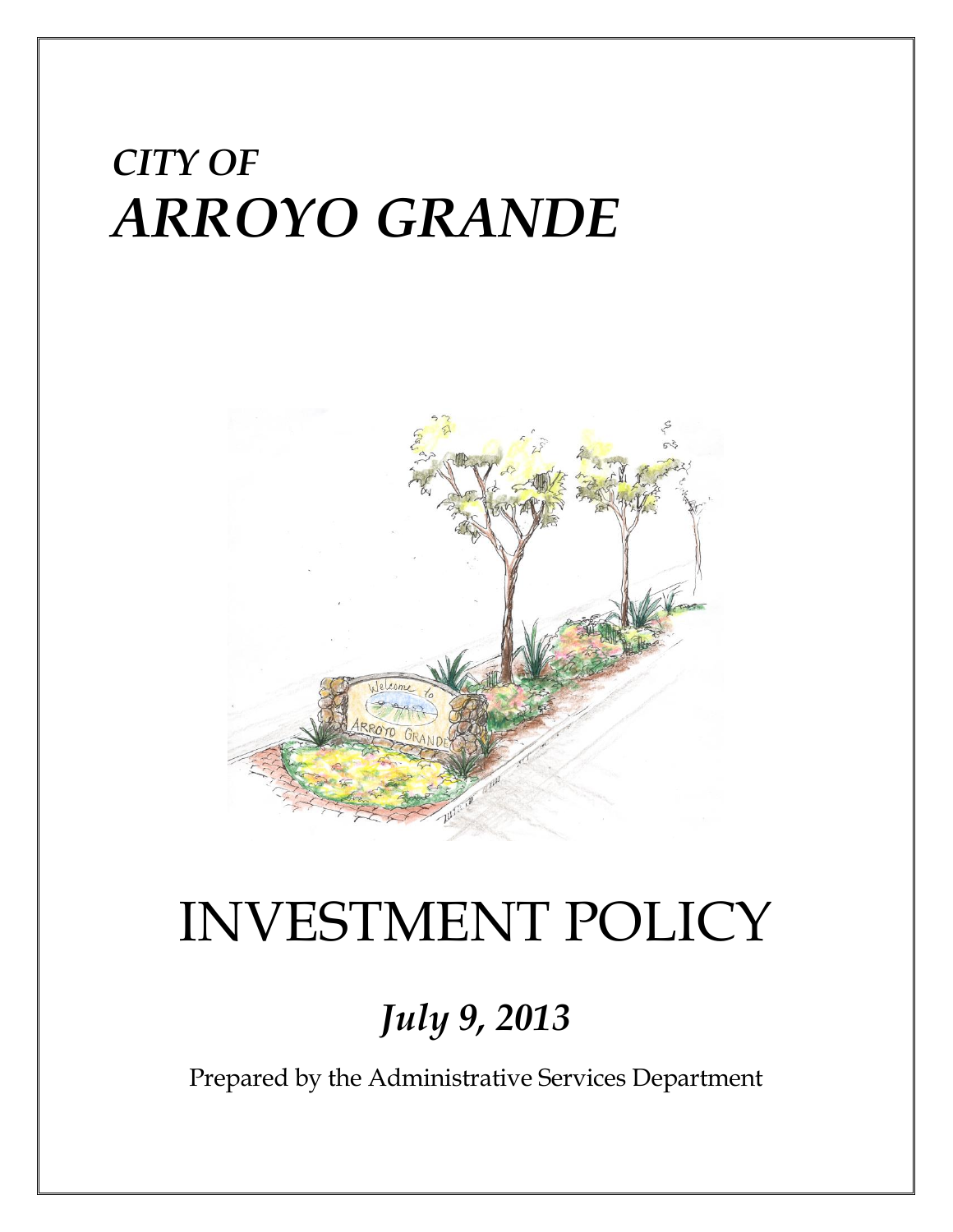### *TABLE OF CONTENTS*

| Page                          |
|-------------------------------|
|                               |
|                               |
|                               |
| Areas of Investment Policy:   |
|                               |
| II. Portfolio Diversification |
|                               |
|                               |
|                               |
|                               |
|                               |
|                               |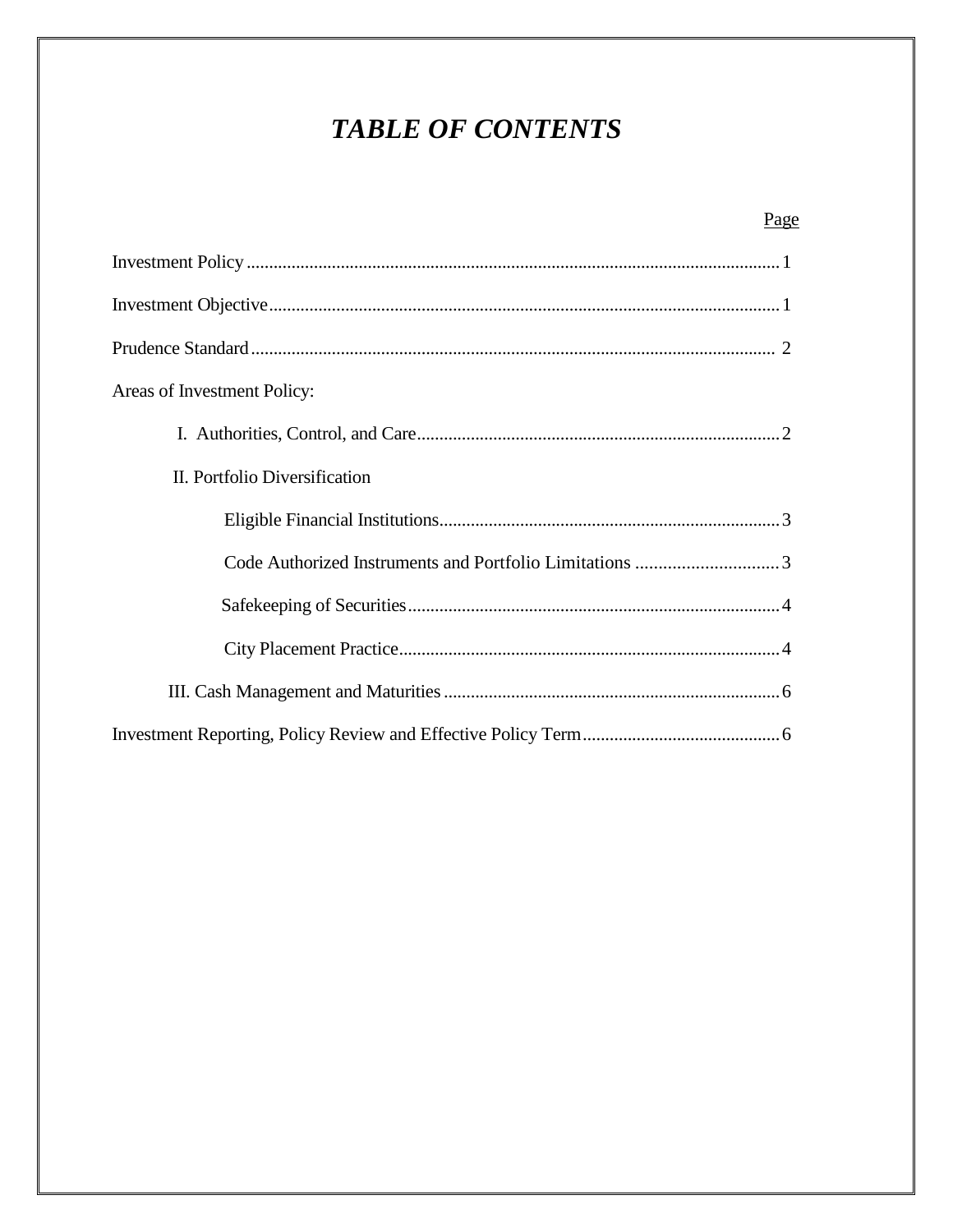## **CITY OF ARROYO GRANDE** *STATEMENT OF INVESTMENT POLICY*

#### **Investment Policy**

The purpose of this document is to identify various policies and procedures that enhance opportunities for a prudent and systematic investment process and to organize and formalize investment-related activities. The ultimate goal is to enhance the economic status of the City of Arroyo Grande while protecting its cash resources.

The investment policies and practices of the City of Arroyo Grande and the Successor Agency to the Dissolved Arroyo Grande Redevelopment Agency are based on state law and prudent money management. All funds will be invested in accordance with the City's Investment Policy and the authority governing investments for municipal governments as set forth in the California Government Code.

#### **Investment Objective**

The investment objective of the City of Arroyo Grande is to optimize the following goals:

- Safety
- Liquidity
- Yield

Safety of principal is the foremost objective of the City. Investments shall be undertaken in a manner that seeks to ensure the preservation of capital in the overall portfolio. Investment decisions should not incur unreasonable credit or market risks in order to obtain current investment income. Credit risk is the risk of loss due to the failure of the security issuer or broker. Market risk is the risk that the market value of securities in the portfolio will fall due to changes in general level of interest rates.

The City's investment portfolio will remain sufficiently liquid to enable the City to meet its cash flow requirements. Liquidity of the investments guarantees the City's ability to meet operating expenditures.

The City's investment portfolio shall be designed with the objective of attaining a market rate of return on its' investments consistent with the constraints imposed by its safety objective and cash flow considerations. Yield is to be a consideration only after the basic requirements of safety and liquidity have been met.

Optimization means striving to achieve a balance between all three objective goals. Should a demand be perceived to prioritize the three goals, they are listed in preferred order.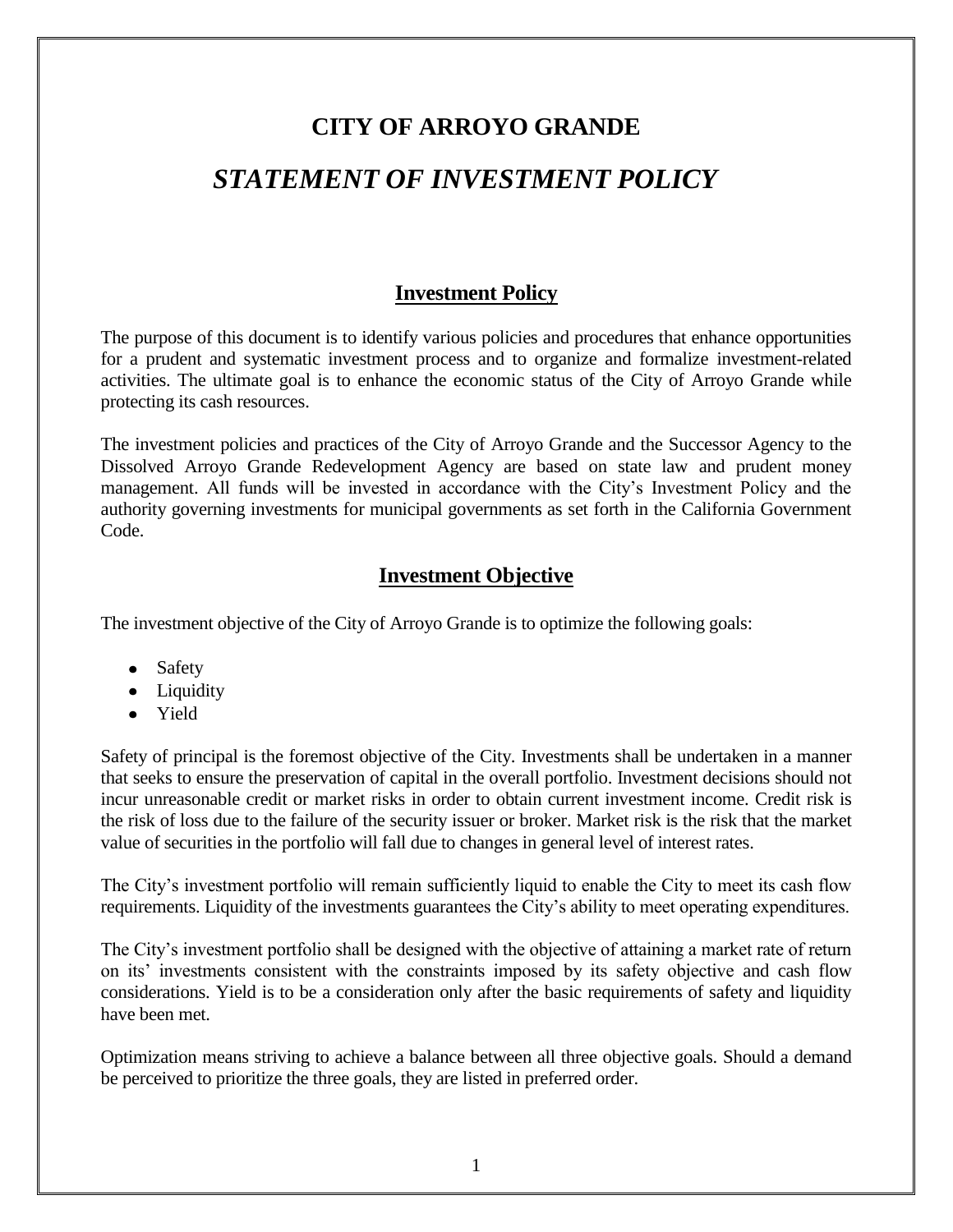#### **Prudence Standard**

The standard of prudence to be used by the Treasurer and/or deputy shall be the "prudent person rule" and shall be applied in the context of managing City investments. Persons acting in accordance with written procedures and exercising due diligence shall be relieved of personal responsibility for an individual investment loss, provided that deviations are reported in a timely fashion, and appropriate action is taken to control adverse developments.

#### **Areas of Investment Policy**

#### **Authorities, Control and Care:**

- 1. The City Treasurer may appoint a Deputy with the responsibility for the individual placement of monies in deposit/investment transactions.
- 2. The Director of Administrative Services has been authorized, via Resolution #4005, to establish deposit and investment agreements and undertake deposit/investment transactions on behalf of the City of Arroyo Grande.
- 3. The Administrative Services Department is responsible for implementing this policy, and maintaining a system of internal control designed to prevent employee error or imprudent actions, misrepresentation by parties to an investment agreement, fraud, or unexpected changes in the financial market place.
- 4. State of California Government Code Sections 53600 et seq. 53683 and 16429.1 regulate the deposit/investment activities of general law cities (See Sec. 53635 and 16429.1). Based upon the relatively small size of the City's portfolio, the City does not utilize a professional investment manager. Rather, Arroyo Grande's investment program is simply a part of the City's financial management activity.
- 5. The Treasurer and/or deputy shall use good judgment and care, as a "prudent person" would, when entering contracts for deposits and investments, and when placing individual investment transactions. Such care is that which would be exercised by a person concerning his/her own affairs; not for speculation, but for safe investment and earned interest.

Some level of risk is present in any investment transaction. Losses could be incurred due to market price changes, technical cash flow complications such as the need to withdraw a nonnegotiable Time Certificate of Deposit early, or even the default of an issuer. To minimize such risks, diversification of the investment portfolio by institution and by investment instruments will be used as much as is practical and prudent.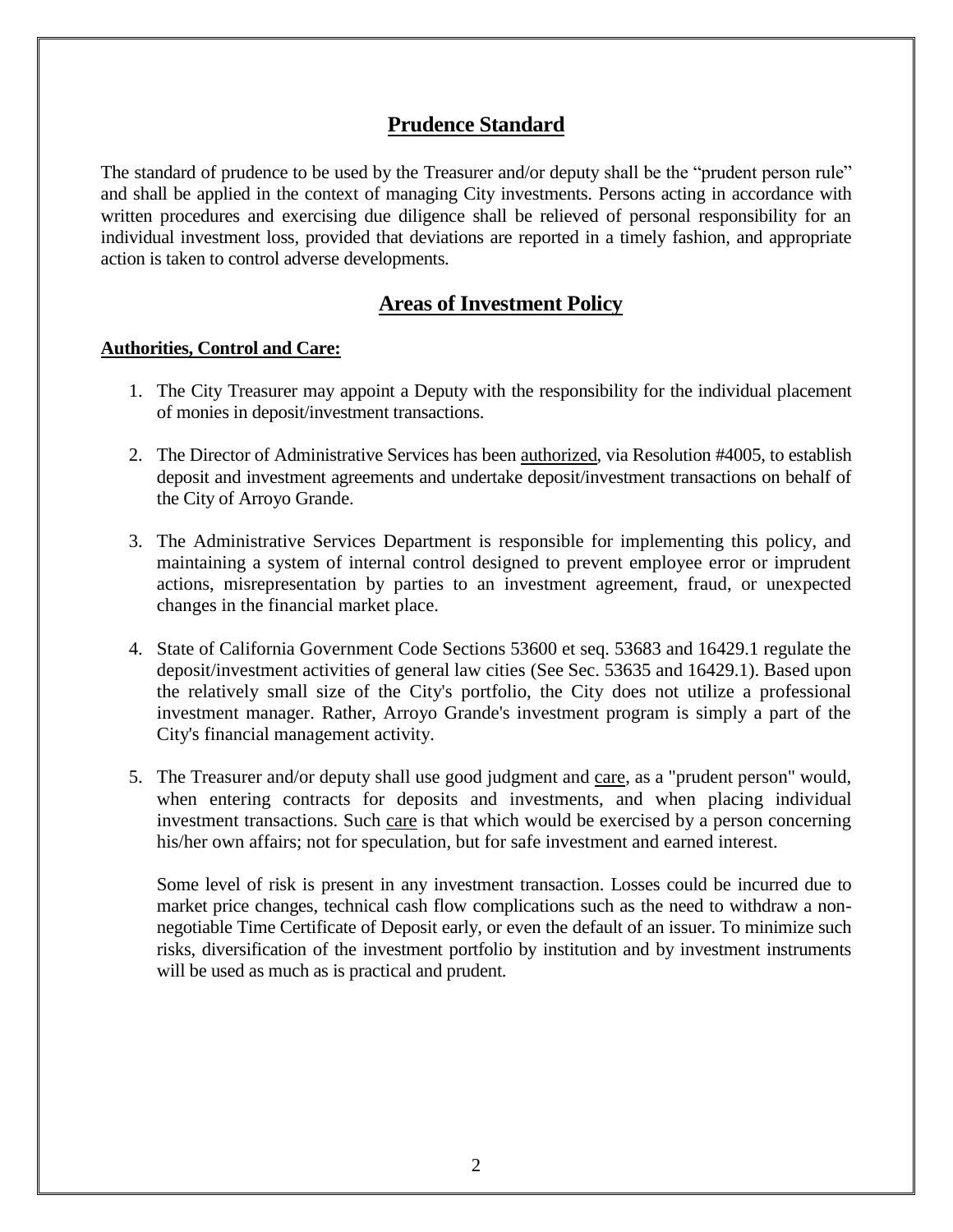#### **Portfolio Diversification:**

1. Eligible Financial Institutions:

Government Code Section 53635 distinguishes between "deposits" and "investments". It provides that "as far as possible" City monies shall be "deposited" in State or National banks, or State or Federal savings and loan associations; or may be "invested" in specified instruments. Thus, eligible financial institutions would include:

- A. Banks plus savings and loans, primarily for active demand deposits (checking accounts and passbook savings) and inactive deposits (non-negotiable Time Certificates), also for investment instruments. See Government Code Sec. 53638 for maximum deposit limitations for banks and savings and loans, involving bank paid up capital and saving and loan net worth.
- B. Brokers and issuers, for various investment instruments listed below.
- 2. Code Authorized Instruments and Portfolio Limitations:
	- A. Instruments and Portfolio Limitations are authorized as provided in Government Code Section 53635 and 16429.1, as follows:
		- 1) Bonds issued by the City of Arroyo Grande. No limit.
		- 2) U.S. Treasury Notes, bonds, bills, or other certificates of indebtedness. The maximum maturity shall not exceed five years.
		- 3) California State registered notes, bonds, or warrants. Maximum maturity of five years.
		- 4) Other local agencies within California, bonds, notes, warrants, or other indebtedness. Five year maximum maturity.
		- 5) Obligations issued by Federal agencies such as Federal Home Loan Bank (FHLB), Federal Home Loan Mortgage Corporation (FHLMC), Federal Farm Credit Bank (FFCB), etc. Limited to a five year maximum maturity.
		- 6) Banker's acceptances (bills of exchange or time drafts) drawn on and accepted by a commercial bank, and which are eligible for purchase by the Federal Reserve System. These are limited to 40 percent of the City's surplus funds, and limited to 180-day maximum maturities.
		- 7) Commercial paper of "prime" quality, as rated by Moody's Investor Service or Standard and Poor's Corporation. These are limited to 25 percent of the City's portfolio, and limited to 270-day maximum maturities, plus some other qualifications.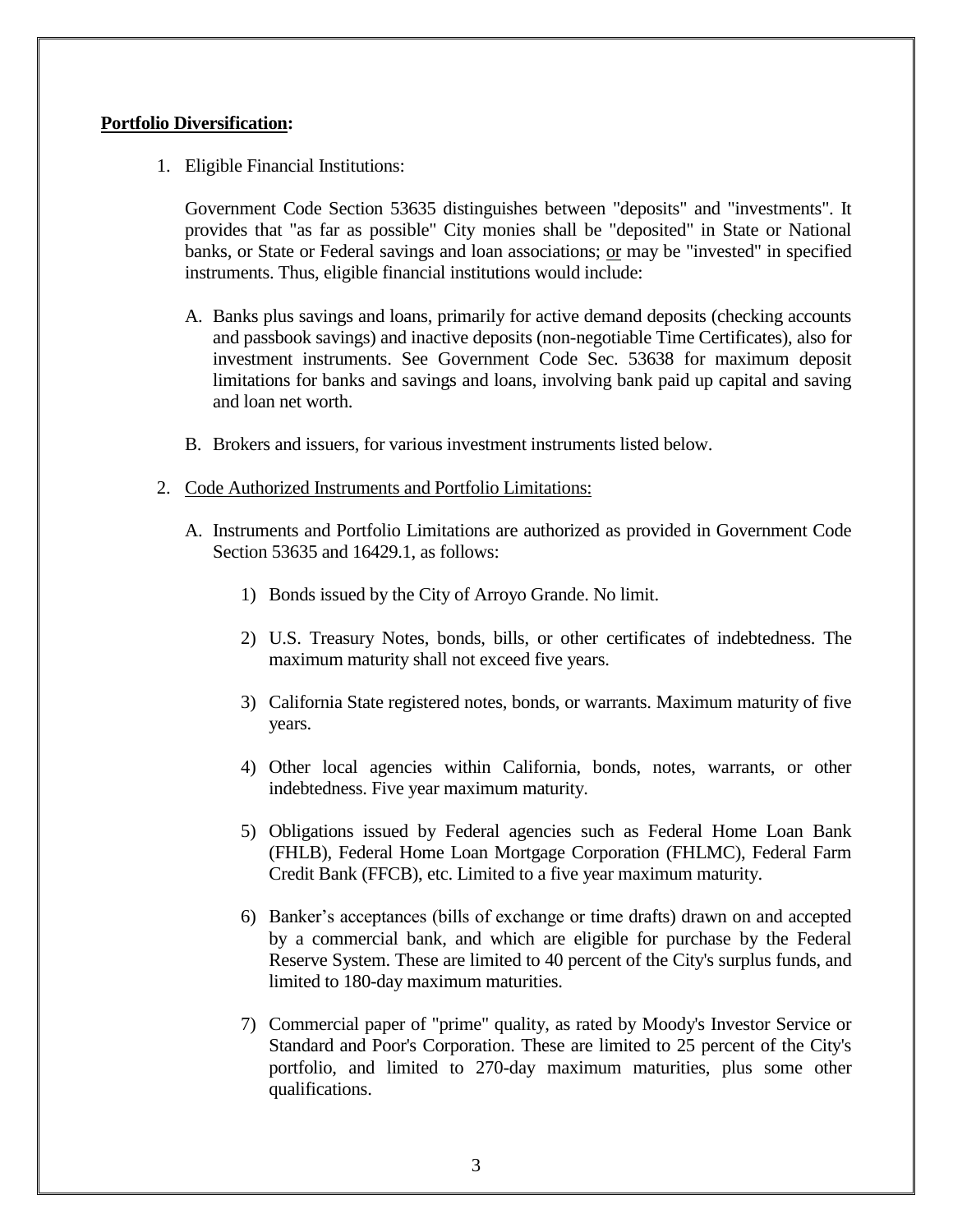- 8) FDIC insured or fully collateralized time certificates of deposit in financial institutions located in California, including United States branches of foreign banks licensed to do business in California. The maximum maturity of a time deposit shall not exceed five years.
- 9) Negotiable Certificates of Deposit, issued by either a National or State bank or a state or federal savings and loan provided that the senior debt obligations of the issuing institution are rated "AA" or better by Moody's or Standard & Poor's. The maximum maturity of a negotiable certificate of deposit shall not exceed five years. Purchase of negotiable certificates of deposit may not exceed 20 percent of the book value of the City's portfolio.
- 10) Repurchase agreements or reverse repurchase agreements, whereby the seller of securities will repurchase them on a specified date and for a specified amount. The maximum maturity of a time deposit shall not exceed one year.
- 11) Local Agency Investment Fund, State of California, per Government Code Sec. 16429.1. Pooled monies of various agencies within California. Account size is limited to a minimum of \$5,000 (unless bond proceeds) and a maximum limit of \$50 million.

#### **Safekeeping of Securities:**

To protect against fraud or embezzlement or losses caused by collapse of an individual securities dealer, all securities owned by the City shall be held in safekeeping by a third party bank trust department. Designated third party shall act as agents for the City under the terms of a custody agreement. All trades executed by a dealer will settle delivery vs. payment (DVP) through the City's safekeeping agent. Investment officials shall be bonded to protect the public against possible embezzlement or malice.

Securities held in custody for the City shall be independently audited on an annual basis to verify investment holdings.

#### **City Placement Practice:**

- 1. The following financial institutions will be used by the City of Arroyo Grande, for nonnegotiable Time Certificates of Deposit:
	- a) Commercial banks having offices in the State of California (preference will be given to local banks if interest rates are the same).
	- b) Savings and loans maintaining offices in the State of California.
- 2. The State of California Local Agency Investment Fund (L.A.I.F.) will be utilized, to pool current surplus City monies for demand deposit earnings.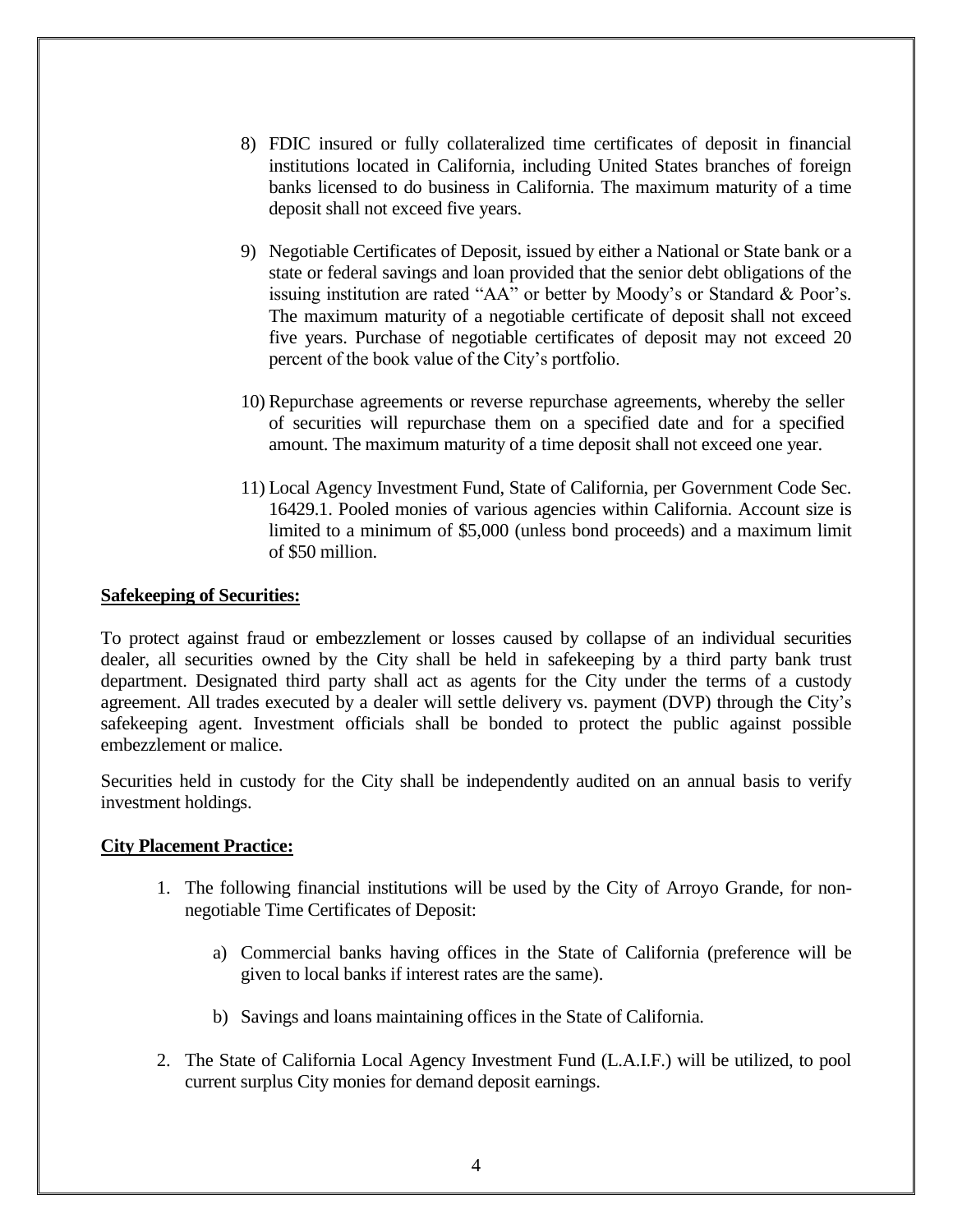3. For other investment instruments, three institutions may be selected from a list of qualified primary or regional broker/dealers qualifying under SEC rule 15c3-1 (uniform net capital rule). Broker/dealers must be licensed in the State of California and be headquartered or maintain a branch office in the State of California.

All brokers/dealers shall carry Errors and Omissions insurance with a limit of not less than \$1,000,000 per occurrence. Proof of existence of said insurance shall be provided to the City at its request and the City shall be notified if the policy is cancelled or coverage is reduced below \$1,000,000.

- 4. Prior to establishing a contract for deposit of monies per Sec. 53649, or placing an individual investment, the credit-worthiness of each financial institution will be determined. As a minimum, the ratio of net worth (equity) to total assets shall be 3.0% or more.
- 5. No more than 30% of the City's available surplus shall be placed with any one financial institution (excluding the State L.A.I.F. and government agency issues).
- 6. No more than 50% of the City's available surplus shall be placed with savings and loan institutions.
- 7. The City, as authorized in Government Code Sections 53635 and 16429.1, may use all deposit and investment instruments; except repurchase and reverse repurchase agreements shall not be used. However, non-negotiable time certificates with commercial banks and savings and loans, plus deposits in the State Local Agency Investment Fund, will be the primary instruments used by the City, along with possible U.S. Treasury bills and bankers acceptances.
- 8. Collateral security on Certificates of Deposit will be provided in accordance to Government Code Sections 53651and 53653 by the commercial banks and savings and loans, at 110% when government securities are used, or at 150% when promissory notes secured by 1st mortgages or 1st trust deeds on improved residential real property located in California are used.
- 9. Individual placements of deposits and investments will be made based upon highest rate quotes, in most instances.
- 10. Within the context of any portfolio limitations and quoted rates, deposits shall be distributed between institutions as evenly as practical or possible.

#### **Cash Management and Maturities:**

1. A maximum investment of all City monies, not needed to meet current cash flow needs, will be maintained as closely as practical. A sufficient compensating balance will also be provided, regarding the City's banking service agreement.